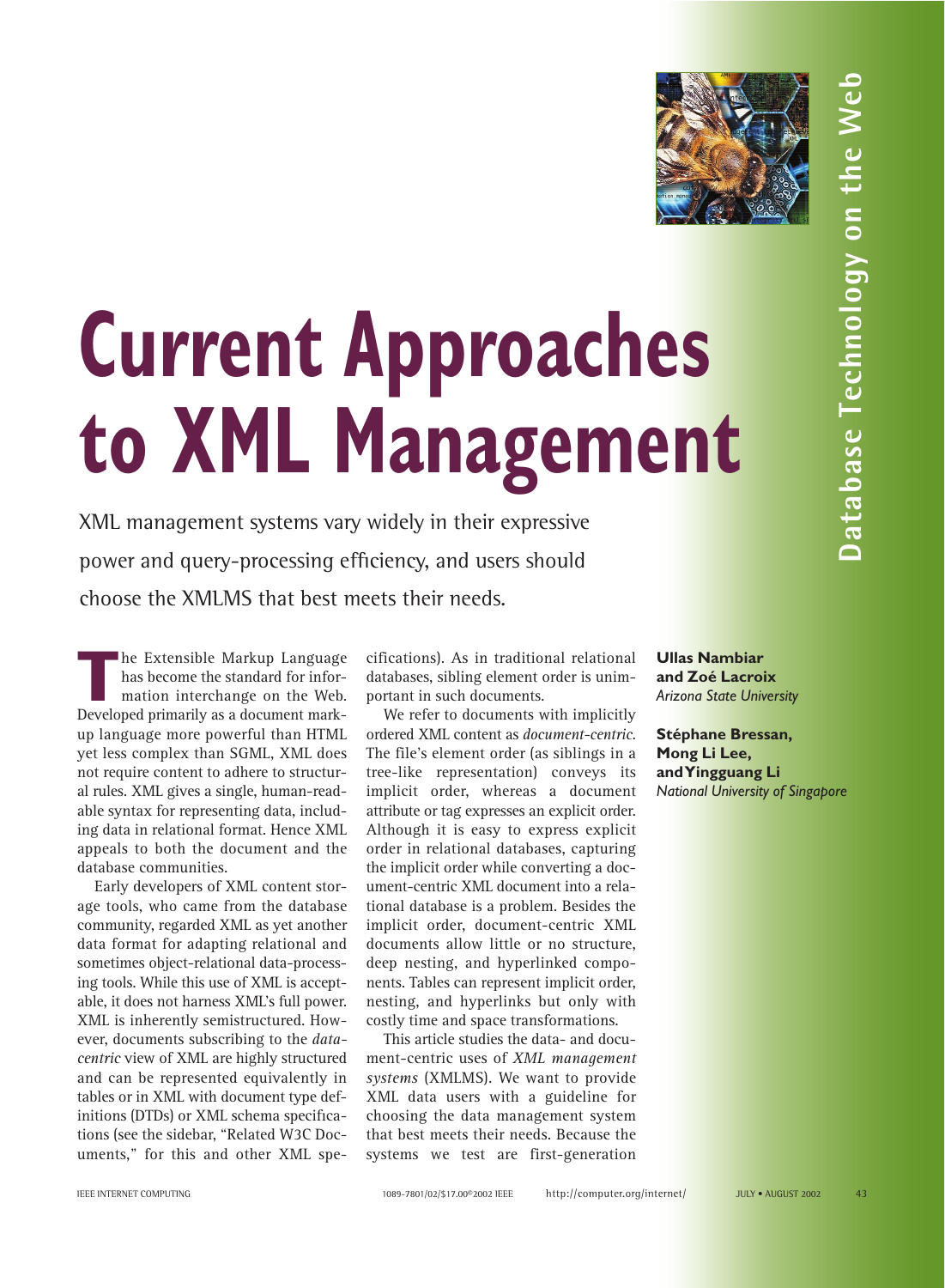|  |  |  |  | Table 1. XML query language functionalities, or requirements, by query type supported |  |  |  |  |  |  |
|--|--|--|--|---------------------------------------------------------------------------------------|--|--|--|--|--|--|
|--|--|--|--|---------------------------------------------------------------------------------------|--|--|--|--|--|--|

| <b>Relational</b><br>Support all data types under XML schema specification<br>Process collections of XML documents and data types<br>Accept streaming data<br>Manipulate NULL values<br>Support quantifiers ( $\forall$ , $\exists$ , and $\sim$ ) in queries<br>Allow queries that combine different document parts<br>Support aggregation<br>Sort results<br>Support operation composition<br>Allow use of environmental information in queries<br>Allow operations on document schema if available<br>Support updates if data model allows<br>Transform and create XML structures | <b>Document</b><br>Allow conditions/constraints on text elements<br>Support type coercion<br>Preserve document structure<br>Support identity creation and preservation<br>Support structural recursion<br>Support documents with and without schema<br>information | <b>Navigational</b><br>Allow navigation (reference traversals)<br>Support hierarchical and sequence queries |
|--------------------------------------------------------------------------------------------------------------------------------------------------------------------------------------------------------------------------------------------------------------------------------------------------------------------------------------------------------------------------------------------------------------------------------------------------------------------------------------------------------------------------------------------------------------------------------------|--------------------------------------------------------------------------------------------------------------------------------------------------------------------------------------------------------------------------------------------------------------------|-------------------------------------------------------------------------------------------------------------|
|                                                                                                                                                                                                                                                                                                                                                                                                                                                                                                                                                                                      |                                                                                                                                                                                                                                                                    |                                                                                                             |

approaches, we suggest a hypothetical design for a useful XML database that could use all the expressive power of XML and XML query languages.

# **Expressive Power vs. Efficiency**

In 1996, the World Wide Web Consortium (W3C) formed a working group to define a markup language with SGML's power and extensibility but HTML's simplicity. The team stripped away all the complex parts of SGML to create XML, a versatile yet easy-to-use markup language.

XML overcomes the shortcomings of both SGML and HTML. SGML parsers require strict adherence to the DTD, making it too complex for everyday use, such as for Web publishing. HTML parsers make no such demands, allowing multiple interpretations of the same data, but thereby making it difficult to add semantics to HTML data.

In 1998, the W3C approved version 1.0 of the XML specification, and several working groups began to identify and characterize multiple XML uses, among them querying XML documents. The W3C XML Query Language working group lists desirable functionalities, presented in Table 1, as "must-have" requirements. These functionalisties were also identified and analyzed by academic teams (see 1 for example).<sup>1</sup> Despite the dramatic differences between data- and document-centric approaches, the W3C XML Query Language working group states that an XML query language must provide data-centric, document-centric, and navigational capabilities, thus capturing completely the XML data model expressiveness.

This polarized view of XML generates issues regarding the functionality or expressive power of existing XML query languages. To compare the expressive power of XML query languages, we classify XML queries with respect to the functionalities listed in Table 1.

XML queries with an expressive power similar to that of Datalog, $2$  the database logic, for relational models are *relational queries*. Queries using the implicit and explicit order of XML elements are *document queries,* while queries that require traversing the XML document structure using references or links as supported by XLink or Xpointer are *navigational queries*.

Using a data- or document-centric view of XML when developing a query language affects not only the language's expressive power, but also its performance. Data-centric query languages cannot exploit XML's implicit order. Relational systems can, however, efficiently process most datacentric queries. Unordered XML data requires the least processing time. Indeed, because unordered data is similar to relational data, we can use traditional optimized relational approaches to process it. An XMLMS that uses XML's data-centric characteristics might provide less expressive power in terms of queries supported than a system using a document-centric approach, but it is likely to perform better. Fully ordered data require preserving the XML document's logical structure. Naïve approaches to processing queries against fully ordered data require loading the entire document into main memory and creating a tree structure of the document. Processing time is high for fully ordered XML content.

If processing efficiency were the only criteria, we would favor unordered XML data representation and use relational approaches to efficiently solve queries. But not all XML queries can be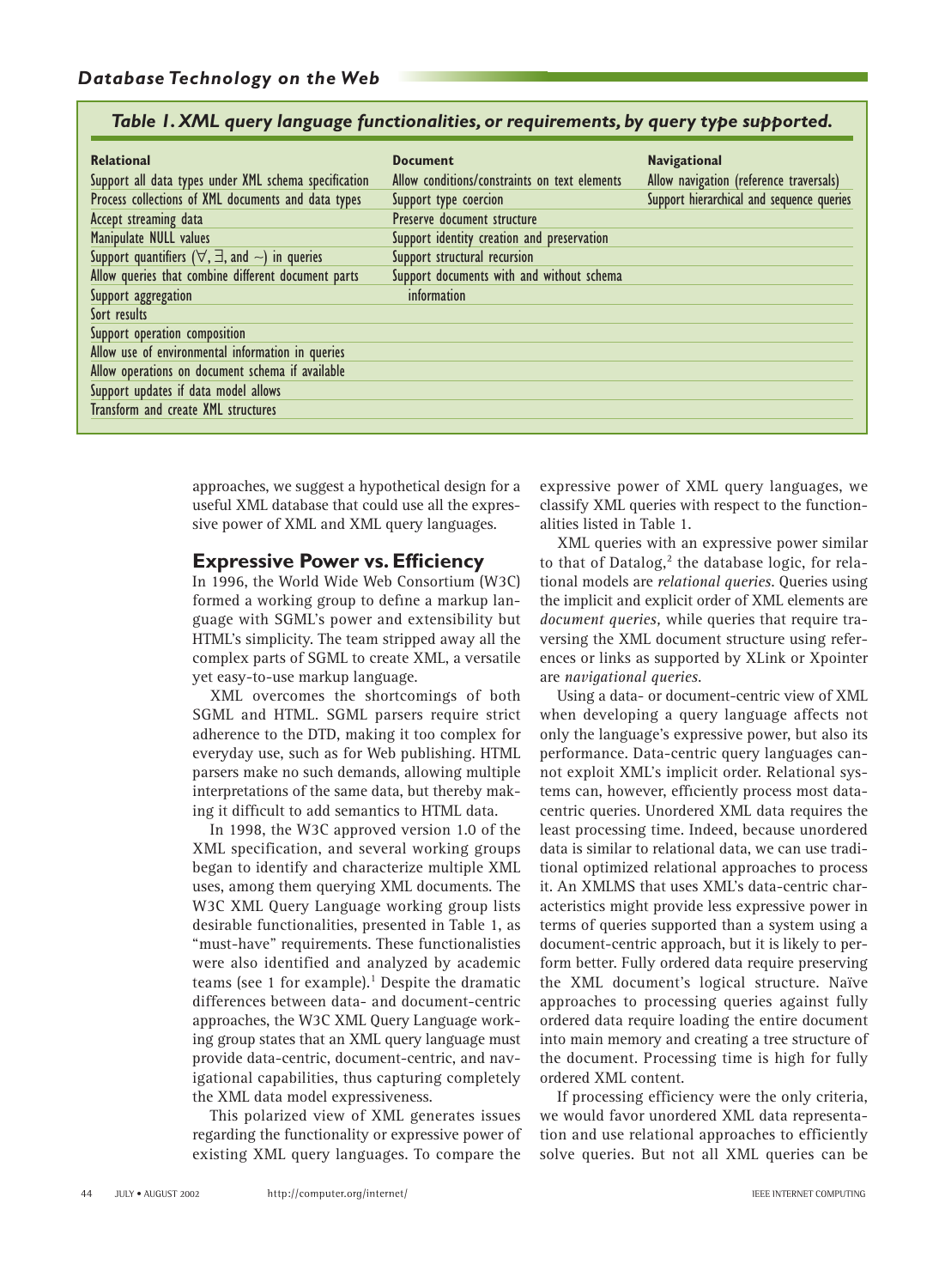expressed against unordered data. While a system can use an ordered data representation to represent unordered data, the converse is not possible. Tools that use the fully ordered representation or the document-centric view of XML can represent all types of XML content whereas those using the unordered or data-centric view of XML can only represent efficiently structured and relational-like data. We can make a similar analysis for nested or hyperlinked documents versus flat data.

The expressive power and processing efficiency of XML management systems depends on the underlying data representation.

# **Data Management Systems**

Data management systems control data acquisition, analysis, translation, storage, and retrieval. Although these functions are explicit, the type of data they represent is less clear. Data management systems were motivated by developers' desire for

- redundancy control,
- the ability to answer queries against data,
- data protection from system failure,
- efficient data sharing among multiple users,
- data security and integrity, and
- separation of applications from data.

Data management systems evolved from flat files to current object-oriented or object-relational database management systems, which will further evolve to the XML management systems of the future.

### **From Flat Files to XML**

Figure 1 follows the evolution of traditional data management systems to current and future systems.

The *flat file systems* of the mid- to late-1950s followed a simple design: text sequences formed records, and data structure held no importance. These systems suffered from uncontrolled data redundancy, data inconsistency, low productivity, and high maintenance costs, however, and researchers began looking for ways to exploit the structure of stored data.

*Hierarchical databases* were the first improvement over flat files. Although they seemed intuitive, because their design depended on the data structure, they were inherently inflexible: Any changes to the data structure required changes to applications using the data. To overcome hierarchical system shortcomings, developers created *network databases* by adding links between structures. To use a network database effectively, however, you have to know how it is structured and



*Figure 1.Timeline of database management system evolution. In flat* file systems, data structure was irrelevant. For XML data manage*ment systems,however,knowing the data structure is essential.*

how to traverse the structure.

In the early 1970s, IBM Research's Edgar F. Codd proposed the revolutionary *relational database.*<sup>3</sup> Representation in relational databases is flexible, simple, and application-independent. The relational model can represent a large variety of data; however, it does not adapt well to semistructured data with complex nesting.

XML's introduction as a data representation and exchange medium prompted its adoption among relational data model proponents. XML data structure can be complex, however, and to efficiently process XML data, users must know its structure.

### **XML Database Systems**

The relational database community's focus on XML as another data format for relational and object-relational data-processing tools led to the development of query languages such as XML- $QL$ ,<sup>4</sup> Lorel, and XML Query Language (XQL).<sup>5</sup> These languages are biased toward the data-centric view of XML, which requires data to be fully structured but unordered. In essence, they use XML to publish structured data in a platform- and applicationindependent manner. XML thus merely provides "syntactic sugaring" to the underlying relational data. While this data-centric use of XML is acceptable, it does not harness XML's full power.

The document-centric use of XML relies not only on the data representation expressed through markups, but also on the data's component ordering. Many systems that subscribe to the documentcentric view use XPath, a language designed to identify parts of XML documents, to query XML data. Recently, the W3C published XQuery, which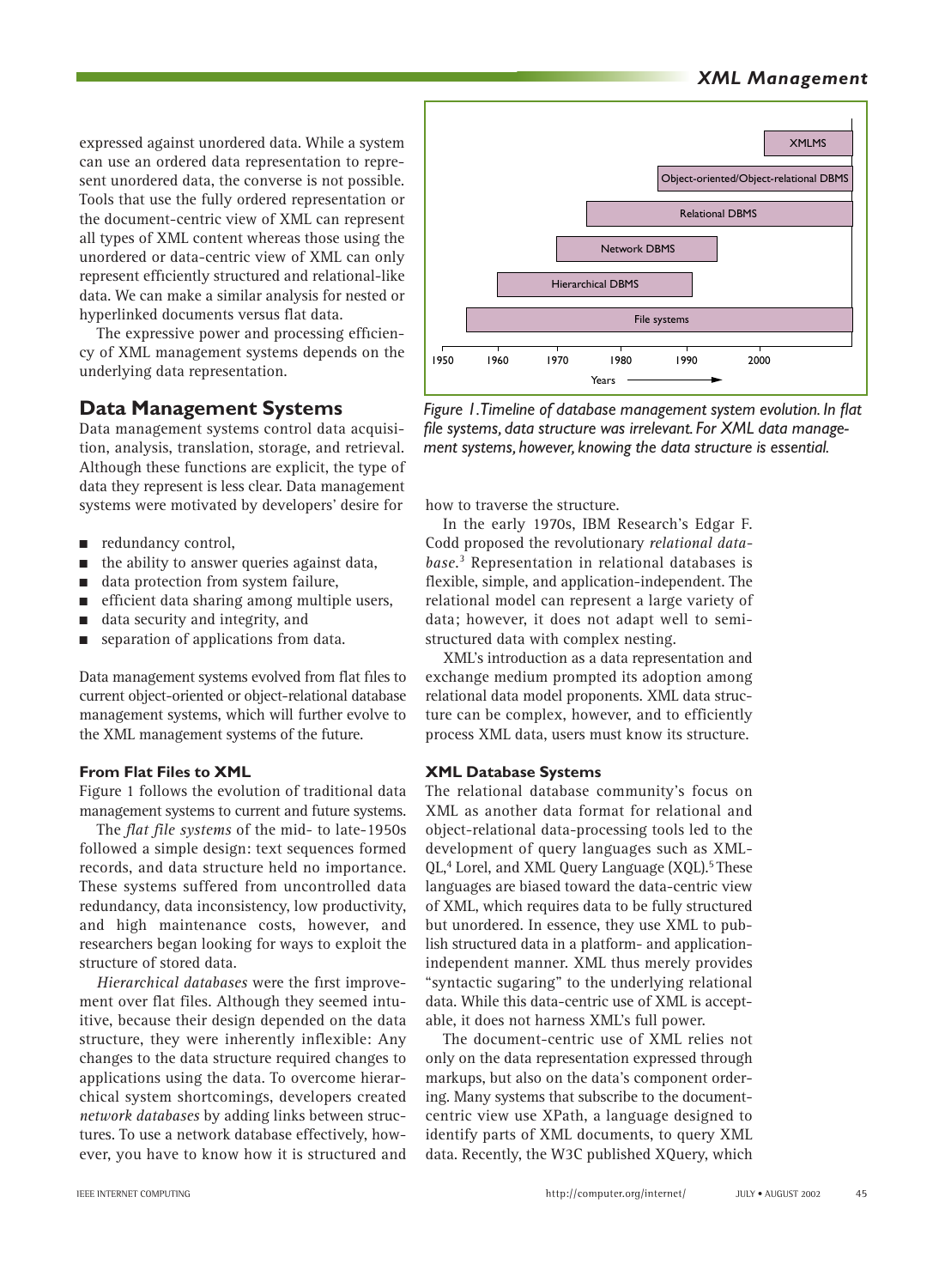combines XML's data- and document-centric characteristics, as a candidate standard query language for XML.

We can thus divide current XML management systems into *XML-enabled databases* and *native XML databases.*<sup>6</sup> XML-enabled databases, which are usually relational, contain model- or templatedriven extensions for transferring data to and from XML documents and are generally designed for data-centric documents.

There are three main differences between XMLenabled databases and native XML databases:

- A native XML database preserves physical structure — CDATA sections, comments, programming instructions, DTDs, and so on. Theoretically, an XML-enabled database can do so as well, but practice tells a different story.
- Native XML databases can store schemaless data. We could use techniques to identify structure in raw documents to be stored in XML-enabled systems; however, such techniques are rather limited.
- XPath, DOM, or similar XML-related APIs are required to access data in native XML systems. XML-enabled systems, on the other hand, offer direct access to the data through open-standard APIs, such as open-database connectivity (ODBC).

The sidebar, "Current XML Management Products," describes some XML-enabled and native XML database products. Ronald Bourret provides a detailed classification of XML management products.6

### **Taking the Middle Ground**

Unlike relational data, XML data is ordered. An obvious drawback for systems claiming to be XML-aware is that they must deal with the implicit order of XML data. Converting from XML data to relational data causes order information to be lost. Therefore, any view generated by XML-enabled systems presents a pseudoorder of the elements. On the other hand, most of these systems have database backends, so they should provide SQL-like processing capabilities for XML queries — for example, aggregating, nesting, and grouping.

Relational databases have efficient storage and retrieval techniques and can evaluate queries using various indexing mechanisms. But these systems cannot adequately express or optimize queries that exploit XML data's document-centric properties, such as text search and implicit and explicit order management. The computational complexity of

XML data manipulation makes relational database indexing mechanisms difficult to implement. Flat file data systems containing XML documents are almost certain to perform naïve execution of XML queries. Moreover, the performance of native XML databases varies with the storage method used. These systems are certain to maintain the data's true order, however.

Thus, available systems solve the data-centric or document-centric view in isolation. We believe an XML management system should perform well for both data-oriented and information-retrieval type queries, as well as queries that exploit both features simultaneously.

Most XML-enabled systems are built on top of commercial implementations of relational databases, which are tuned for performance. Therefore, we realize that any comparison we make at this stage might be inefficient. To get a true picture of native XMLMS potential, we must wait for systems like ToX (see the sidebar, "Current XML Management Products").

# **Selecting an XMLMS**

To deal with the expanding volume of XML data on the Web, XML data users will have to select an XMLMS that fits their needs. Users having datacentric needs — for example, legacy system users — will favor an XML-enabled data management system, whereas users who wish to store and manipulate documents will choose a native XMLMS. To give XML data users a guideline for selecting the XMLMS that best suits their needs, we use the X007 benchmark,<sup>7</sup> which we derived from 007,<sup>8</sup> a benchmark developed for object-oriented databases, to classify four contemporary XML management systems based on the type of queries they process efficiently.

### **System Comparison**

We tested the expressive power and processing efficiency of four data management systems: the Lightweight Object Repository (Lore), Kweelt,Xena, and a commercial XPath implementation that we call DOM-XPath (the product's developers declined our request to use its real name). Here, we analyze the results to identify how XML-enabled and native-XML management systems differ in expressive power and processing efficiency.

First, we compare the time and disk space required by various data management systems to convert XML data into their proprietary format. Then we compare the processing efficiency of these systems in terms of the response time for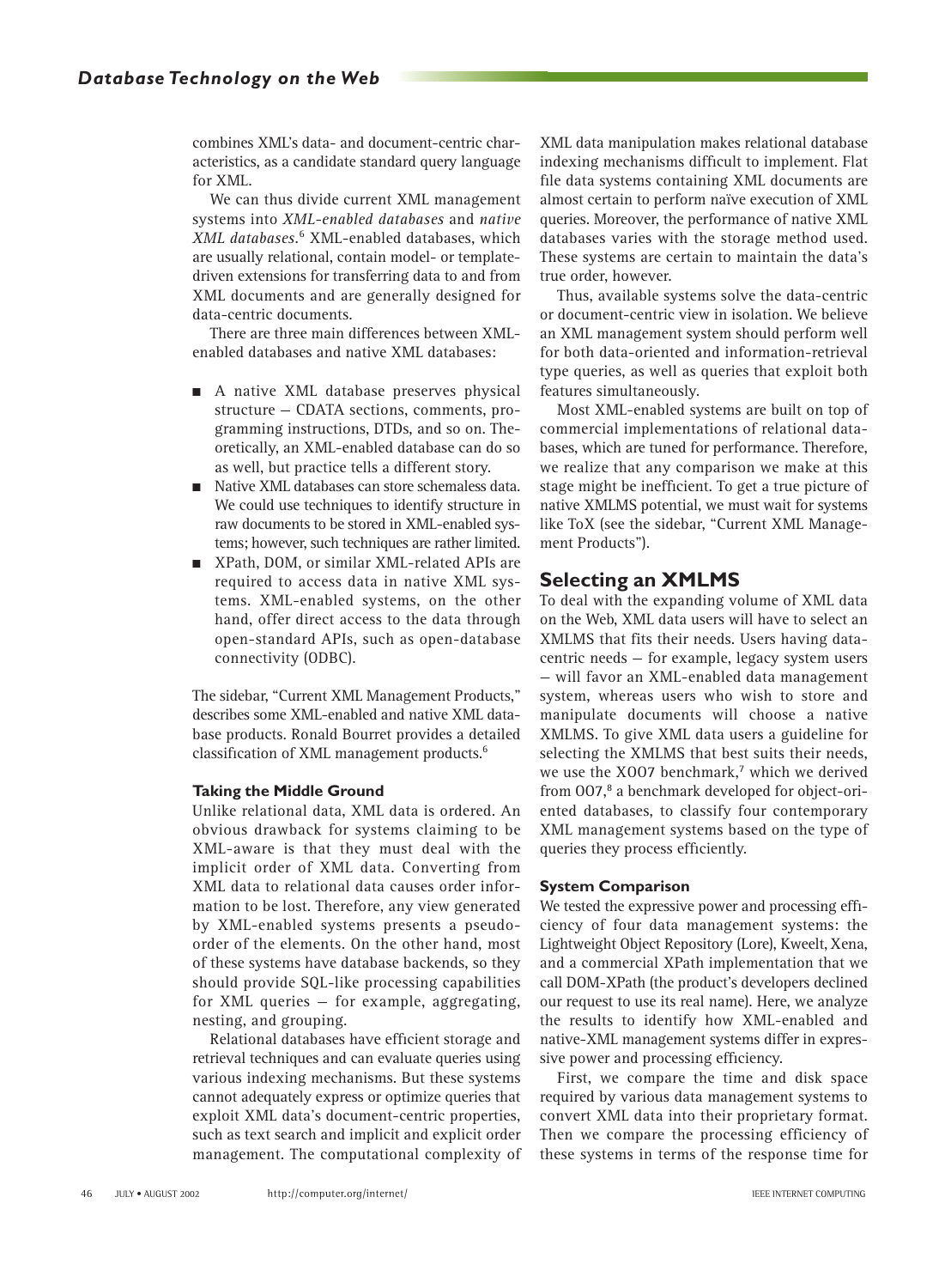# **Current XML Management Products**

Many XML management systems exist.We categorize them as native or XML-enabled systems, based on characteristics such as whether they are data- or document-centric, whether they preserve an XML document's structure, and what type of access they allow users.

### **Native and Near-Native Systems**

Kweelt,<sup>1</sup> a proposed implementation of Quilt, $^2$  is a native XML management system that stores data in flat files and favors XML's document-centric nature. ToX, a more advanced native XMLMS, supports multiple data storage methods and uses indexing to improve query processing efficiency.<sup>3</sup> Various implementations of XQuery, such as Galax (db.bell-labs.com/galax) and Quip (developer.softwareag.com/tamino/quip/) are native XML implementations.The Tamino XML server (www.softwareag.com/tamino) is a commercial native XMLMS.

Lore is not exactly native since it is a semistructured data management system revised to handle XML documents.4,5 For Lore, the most difficult aspect of converting XML data was tackling its implicit order. Developers of the Araneus project, which originally represented Web sites, attempted a design similar to Lore's.<sup>6</sup> Araneus has the flavor of a traditional object-oriented model extended to flexibly model heterogeneities and irregularities with union types and untyped links. When converting data to XML, it exploits DTDs and uses lists to represent the data's implicit order (possibly nested collections of tuples).

### **XML-Enabled Systems**

Most existing XML data management systems are XML-enabled and built on top of relational or object-relational systems. With these systems, users can publish data in XML and translate XML queries into SQL statements.

Xena, designed at the National University of Singapore as an XML-enabled data management system using XPath, is implemented on top of the MySQL database system.<sup>7</sup> It automatically stores the XML data in tables according to the XML schema. Xena then retrieves data from tables by converting an XPath query into several SQL queries, using XML schema.

Oracle9i is a well-known commercial relational/object-relational database management system that supports XML processing. XSU, which is bundled with Oracle9i, can transform data retrieved from object-relational tables or views into XML.<sup>8</sup> XSU provides tools to map the XML content into relational tables. Complex structured XML data, however, might have to be restructured for mapping.

Microsoft's SQL Server 2000 (www. microsoft.com/sql/default.asp) is also XMLenabled.SQLXML (www.sqlxml.org),which is bundled with SQL Server 2000, lets developers map XML files into relational tables, create XML views of existing relational data, query relational data with XPath, and generate XML results for SQL queries.

### **References**

- 1. A. Sahuguet, "Kweelt: More Than Just 'Yet Another Framework to Query XML!'" *Proc.SIGMOD*, ACM Press, New York, May 2001.
- 2. D.Chamberlin,J.Robie,and D.Florescu,"Quilt:An XML Query Language for Heterogeneous Data Sources," *Proc.Workshop on Web and Databases* (WebDB 00), ACM Press, New York, May 2000.
- 3. D. Barbosa,A. Barta, and A. Mendelzon,"ToX The Toronto XML Engine," *Proc. Int'l Workshop on Information Integration on the Web*, 2001; www. cos.ufrj.br/wiiw/papers/09-Denilson\_Barbosa(10). pdf.
- 4. S.Abiteboul et al.,"The Lorel Query Language for Semistructured Data," *J. Digital Libraries*, vol. 1, no. 1, 1997, pp. 68-88.
- 5. R.Goldman,J.McHugh,and J.Widom,"From Semistructured Data to XML: Migrating the Lore Data Model and Query Language," *Proc.Workshop on Web and Databases* (WebDB 99), ACM Press, New York,1999.
- 6. G.Mecca,P.Merialdo,and P.Atzeni,"Araneus in the Era of XML," *IEEE Data Eng. Bulletin*, vol. 22, no. 3, Sept. 1999, pp. 19-26.
- 7. Y.Wang and K.Tan,"A Scalable XML Access Control System," *Proc.10th World Wide Web Conf.*,May 2001; www10.org/cdrom/posters/1096.pdf.
- 8. B. Chang et al., *Oracle XML Handbook*, Oracle Press, Berkeley, Calif., 2000.

relational, document, and navigational queries. For the experiments, we used a 333-MHz system running SunOS 5.7 with 256-Mbytes RAM.

We derived the data sets for the XOO7 benchmark specification from data sets provided by OO7. Because XML does not cater to "isa" relationships (implicit one-to-one relationships introduced in ER models to capture the correspondences of entities from one subclass to its super-class), we preprocessed attribute and relationship inheritance. This transformation is common to many OO7 implementations.

The data sets contain elements associated with parts*,* atomic composite entities that can be combined in assemblies, or assemblies. Figure 2 (next page) gives a detailed representation of the XOO7

DTD. The document root is the *module*. Each element belonging to Design-Object has three attributes: MyID (an integer), type (a string), and buildDate (an integer). Complex-assembly is a recursive element. We use manual and document to simulate long strings. AtomicPart uses docId to reference the MyIDs of document elements. Thus the data sets generated by XOO7 essentially capture all the important features of XML representation. The element-attribute structure is similar to RDBMS relations, while the inheritance and recursion capture inherent document characteristics. The data sets are available in three sizes: large (12.8 Mbytes), medium (8.4 Mbytes), and small (4.2 Mbytes). Earlier work describes the data sets and the DTD in detail.<sup>12</sup>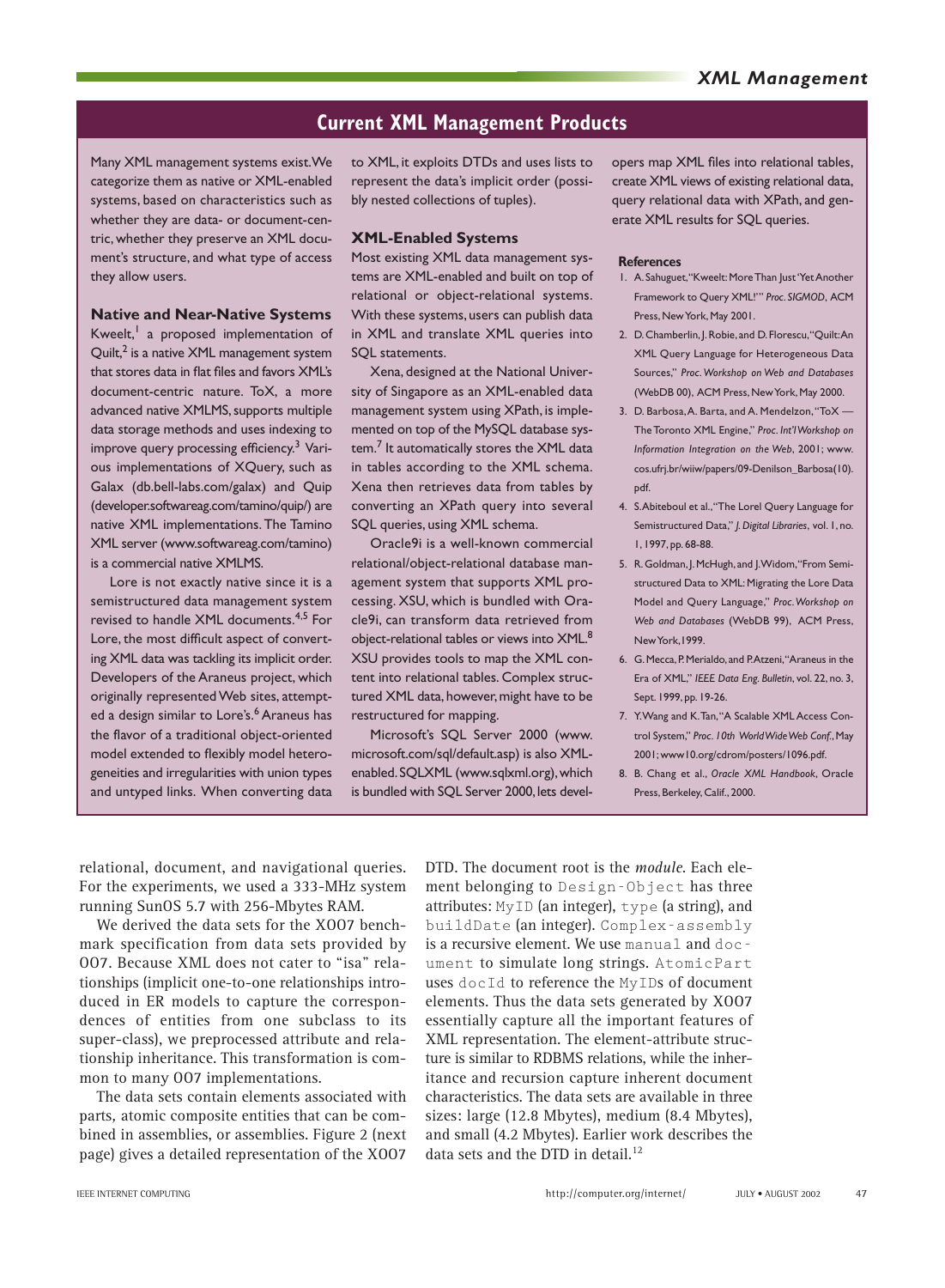

*Figure 2.The XOO7 document-type definition. Data sets contain elements associated with parts or assemblies. Purple rectangles represent entity sets,blue triangles,isa relationships,and green lozenges,relationships.*

### **Time and Space Requirements**

We converted the data sets to the format used by each of the XML data management systems, recording the time and space required to do so. *Space utilization* is the amount of hard disk space used by each system for the various databases in the benchmark. Figure 3 compares the space and time requirements.

Kweelt queries the ASCII files directly so it does not need to convert the XML data into another format. The required storage space is thus the same size as the initial XML data set and the time required for the conversion is null.

Xena converts the input files to a relational representation based on the data's XML schema and stores it in MySQL tables. Although this conversion drops the redundant tags around the XML data, Xena must generate a number of relational tables to properly represent the XML data. In fact, Xena creates two groups of tables: the first is based on the XML schema with one table per entity; the other manages the first group of tables. Consequently, Xena requires almost three times the amount of space used by the actual XML data after conversion and significantly affects the time needed for conversion.

Lore creates *data guides* — a concise and accurate summary of all paths in the database that start from the root  $-$  to facilitate query processing.<sup>10</sup> Therefore, Lore requires almost twice the amount of space as the actual XML data. The conversion is less costly in time than the expensive process performed by Xena.

The XPath commercial implementation, DOM-XPath, provides tools to convert XML data into its internal format. It creates three binary files for each XML data set. One of the files is a proprietary database that preserves the native XML structure by storing the data set's entire document tree, thereby occupying much more space than the original XML data set.

The time needed to perform the translation increases with respect to the size of the data set while remaining more efficient than Xena and Lore. Not surprisingly, Kweelt is the most efficient in terms of space. Because Kweelt directly processes raw XML data, it requires no time for data conversion. As expected, Xena, an XML-enabled database system, requires the most time to convert from the XML model to a relational model. Lore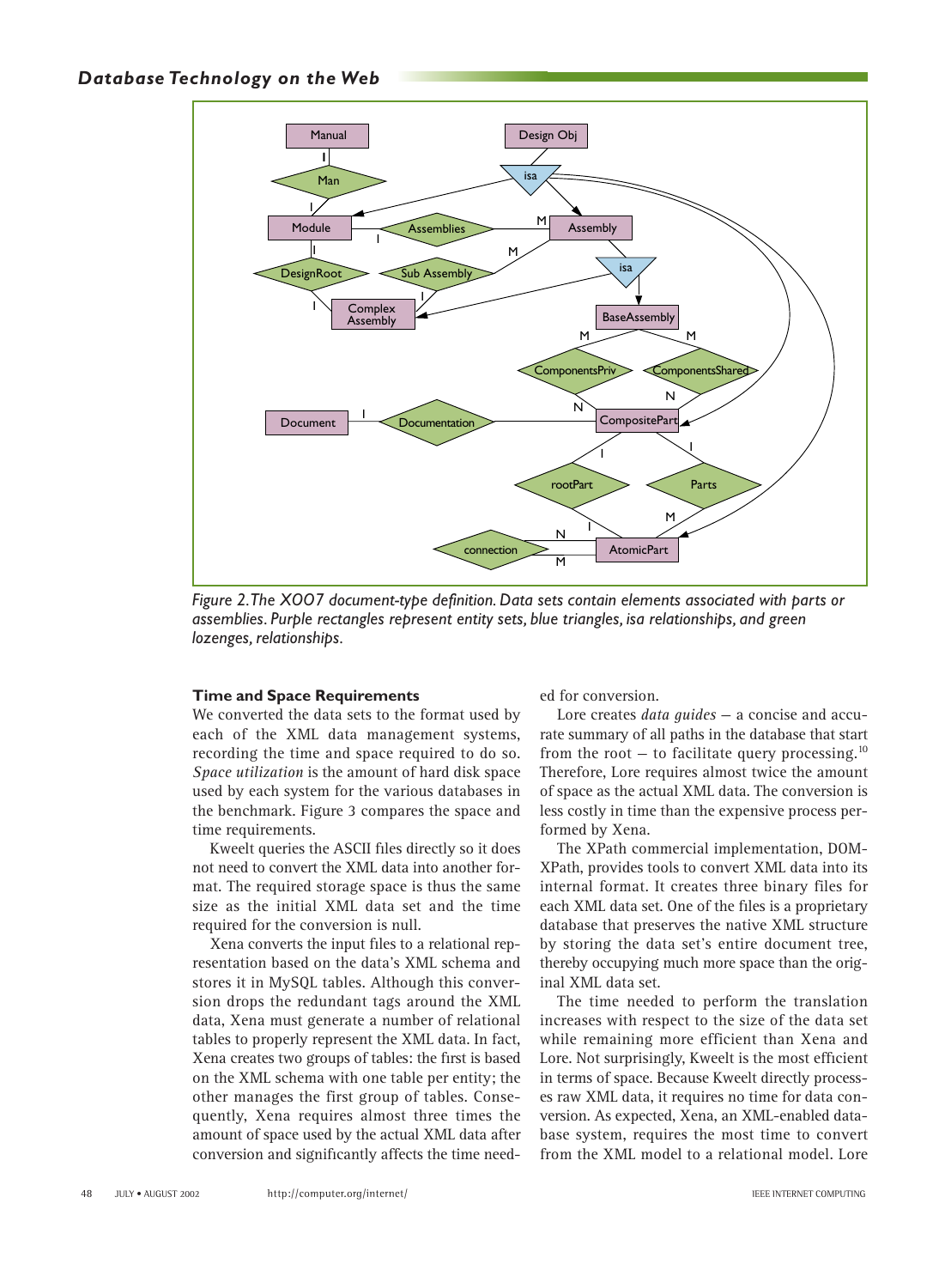# *XML Management*



*Figure 3. Storage space utilization and data conversion time for four XML management systems tested. Kweelt,a native-XML system that directly processes raw XML data,is the most efficient in terms of both space and time.*



*Figure 4. Response times for two relational queries. (a) Query 1 tests simple selection through number comparison; (b) Query 2 tests simple selection through string comparison.*

requires time for generating data guides, and we assume the XPath implementation also generates indexes, a time-consuming task.

### **Response Time Analysis**

There are 18 queries in the XOO7 benchmark. We divide them into three groups: relational queries, document queries, and navigational queries. We provide the complete list of X007 queries elsewhere.<sup>12</sup> Here we show the four systems' performance for selected representative queries from each group.

- *Query 1*. Randomly generate five numbers in the range of AtomicPart's MyID. Then return the AtomicPart according to the five numbers.
- *Query 2.* Randomly generate five document titles, then return each document's first paragraph by looking up the titles.

Figure 4 shows the results for relational queries 1 and 2. Query 1 tests simple selection using number comparison while query 2 uses string comparison. For both queries, Xena gives the best response time by leveraging the power of its backend relational database. Lore shows interesting results: It is the slowest to execute query 1, but it executes query 2 relatively quickly. This is because Lore supports data type coercion, which is efficient for string comparison but not for other data type comparisons.

Both Kweelt and DOM-XPath use DOM. However, it seems that Kweelt performs better than DOM-XPath. There are two possible explanations for this. First, the two systems use different DOM parsers. Second, because DOM-XPath is a commercial product, it tries to handle issues such as updates and access control, which introduce additional processing overhead. As a research prototype, Kweelt concentrates solely on query processing. DOM-XPath processes relational queries better than Kweelt. We suspect the DOM parser used by DOM-Xpath performs better for relational queries. Moreover, as a university research prototype, Kweelt might not have the best implementation possible. In general, Xena, the XML-enabled XMLMS, yields the best performance for relational queries. Lore's performance varies depending on whether data type coercion is required. The two native XML management systems, Kweelt and DOM-XPath, show average performance.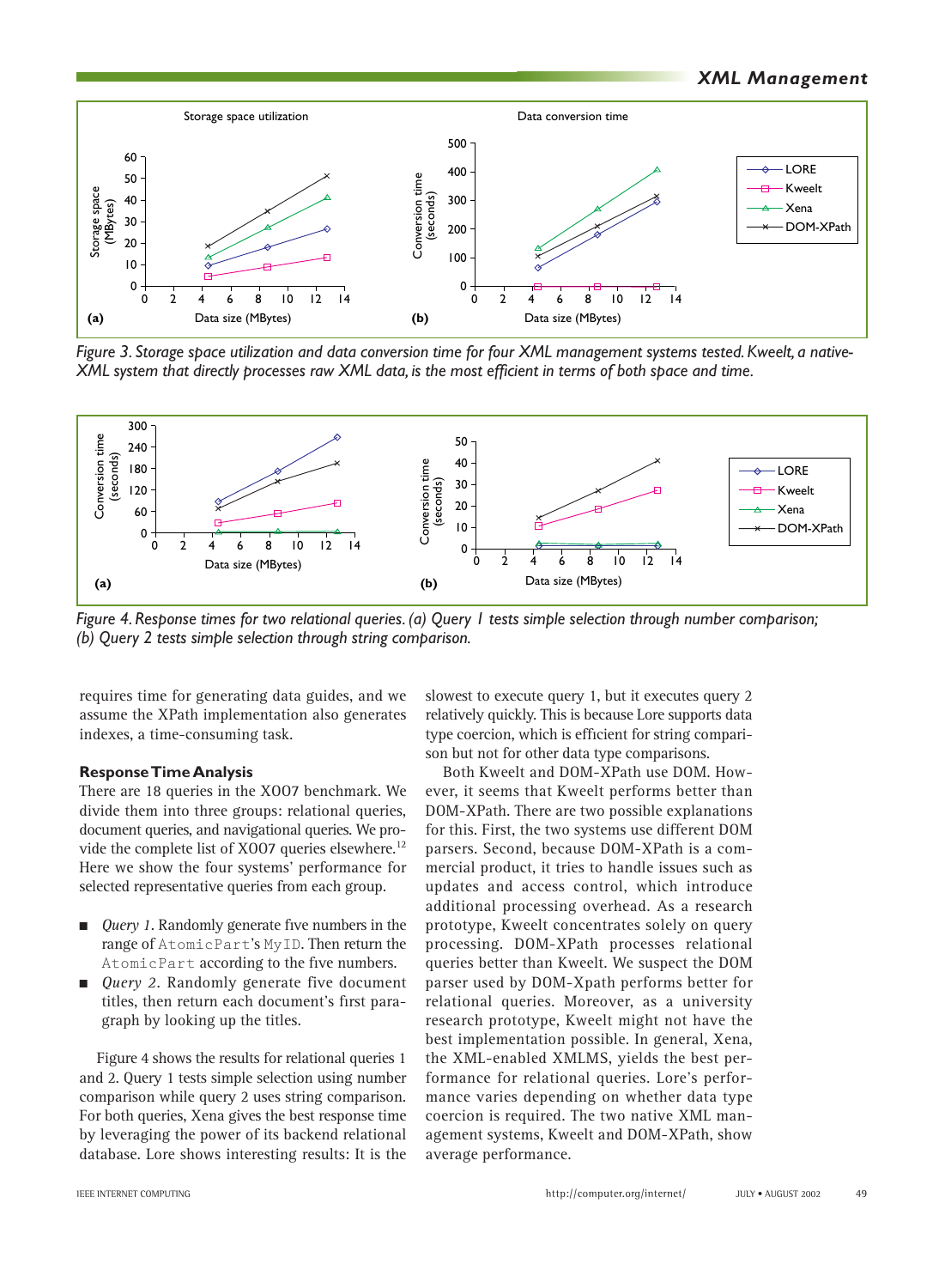# *Database Technology on the Web*



*Figure 5. Response times for two navigational queries. (a) Query 10 tests processing efficiency for parent-child relations; (b) Query 14 tests system efficiency while crossing the XML data structure in the presence of negation.*



*Figure 6. Response times for two document queries. (a) Query 17 tests element order where the ordering pre-exists; (b) Query 18 tests element order where no ordering exists.*

- *Query 10*. Find the CompositePart if it is more current than BaseAssembly.
- *Query 14.* Find BaseAssembly of not-type "type008."

Figure 5 shows the results for navigational queries 10 and 14 of the XOO7 benchmark. Query 10 tests the processing efficiency for parent-child relations. Query 14 checks system efficiency in traversing the XML data structure in the presence of negation. Lore performs poorly for both queries. We suspect that the object exchange model (OEM) data model is unable to handle parent-child relations efficiently and requires more time to preserve the original data structure. Xena processes query 10 faster than Lore but not query 14. This is because Xena stores an XML file by breaking it into elements, thus losing the parent-child relations. To track parent-child relations, Xena requires each element to record the paths to its ancestors.

The selectivity factor in query 10 is 10 percent, and the result size of query 14 is also almost 10 percent. Xena's response time increases 10 times from query 10 to query 14. Kweelt and DOM-XPath store the XML data in its original native form, which results in good performance.

To summarize, Lore and Xena, the XMLenabled systems, perform poorly for navigational queries. Both systems store the XML data according to its entities, or elements. Kweelt and DOM-XPath store the XML data in its original form, thus preserving the parent-child relationships for navigational queries.

- *Query 17.* Among the first five connections of each CompositePart, select those with length greater than "len."
- *Query 18.* For each CompositePart, select the first five connections with length greater than "len."

Figure 6 shows the results for two document queries: queries 17 and 18 of the XOO7 benchmark. These two queries test the element order in an XML file. The two differ in that the ordering required by query 17 exists in the original database, while for query 18, an XMLMS must reconstruct the ordering.

Xena proves inadequate for processing document queries. We expected this as Xena fetches all the target elements first, and then selects the elements that satisfy the conditions according to the index in the preserved order. Lore performs best in these queries mostly because it uses data guides as shortcuts to extract the relevant elements directly. However, Lore is unable to process query 18 because it does not support ordering in an intermediate result (in this case, all connections with length greater